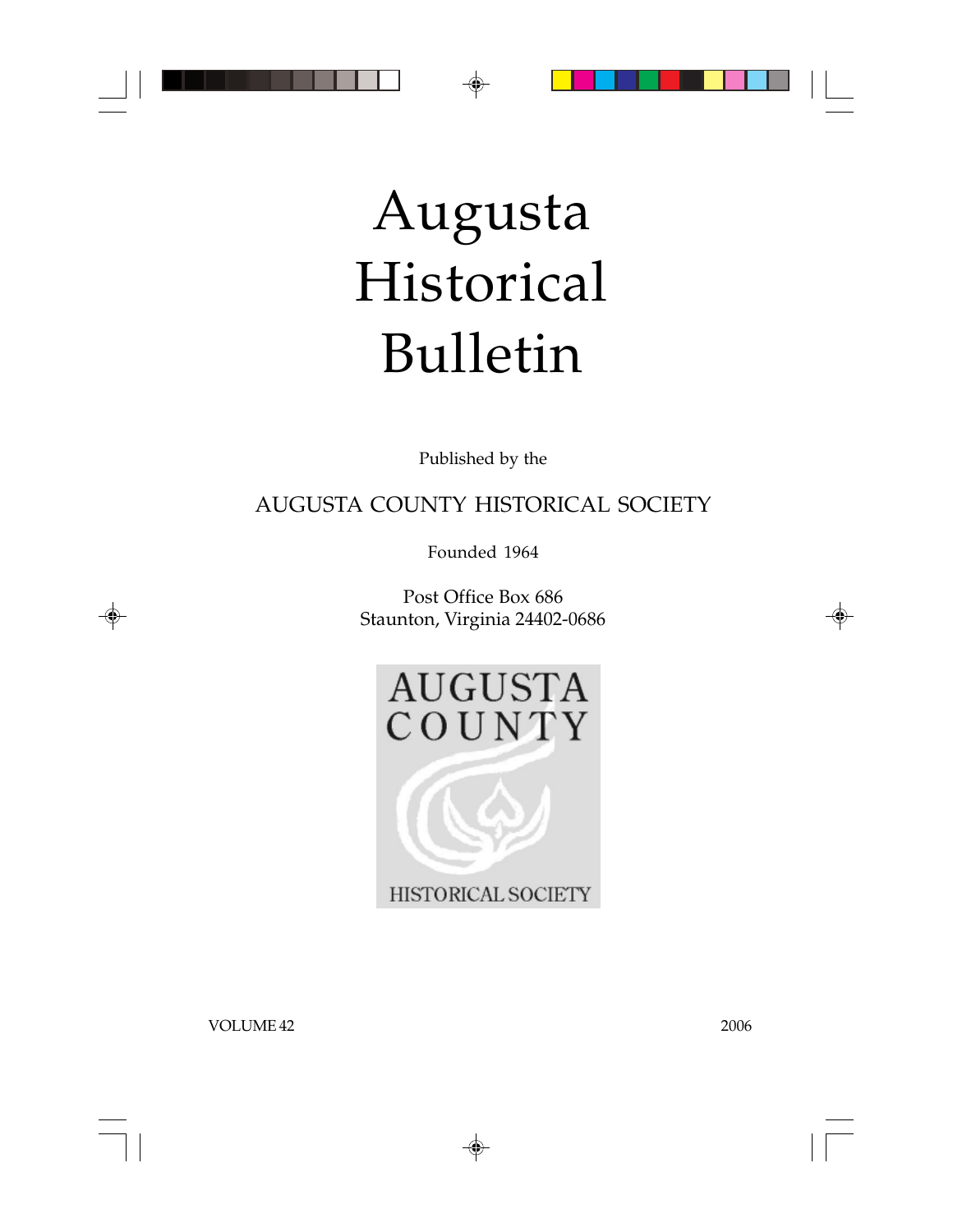## Virginia facing reality The 1959 Perrow Commission by George M. Cochran Virginia Supreme Court Justice, retired

*The Augusta County Historical Society is pleased to present to its members the following document which details an important part of mid-twentieth century Virginia history. The author, Justice George Moffett Cochran, a longtime member of our organization, has presented this document to the society for its archives. Justice Cochran, who was born in Staunton in 1912, is the son of local attorney Peyton Cochran, and a descendant of A.H.H. Stuart, probably Staunton's most significant political figure of the nineteenth century. Justice Cochran graduated from Robert E. Lee High School, studied at the University of Virginia, completed his legal training and practiced with his father in Staunton. He served with the U.S. Navy during World War II, from January of 1942 to January of 1946, then returned to the practice of law. From 1948 to 1966 he served in the Virginia House of Delegates, and in 1966 was elected to the Virginia Senate. In 1969 he was appointed to the Virginia Supreme Court of Appeals, where he served until retiring in 1987. From the museum's founding in 1986 until 1998, Cochran was chairman of the board of the Museum of American Frontier Culture in Staunton. His recollections of the work of the Perrow Commission that follow provide an excellent record of a difficult period in Virginia history, one in which Cochran played a significant role in breaking Virginia's long tradition of racial discrimination.*

#### **Introduction**

My friend, Kossen Gregory, of Roanoke, and I are surviving members of the 1959 Perrow Commission appointed by Virginia Governor J. Lindsay Almond, Jr., February 5, 1959, to recommend measures to solve the crisis in the Public Free School System of Virginia. We feel that our service on the Perrow Commission and thereafter in actively supporting in the General Assembly the legislation recommended by the majority of the commission was the most difficult and important of our legislative years. We also feel that the leadership role of the late State Senator Mosby G. Perrow, Jr., as Chairman of the Commission, has never been adequately recognized or appreciated.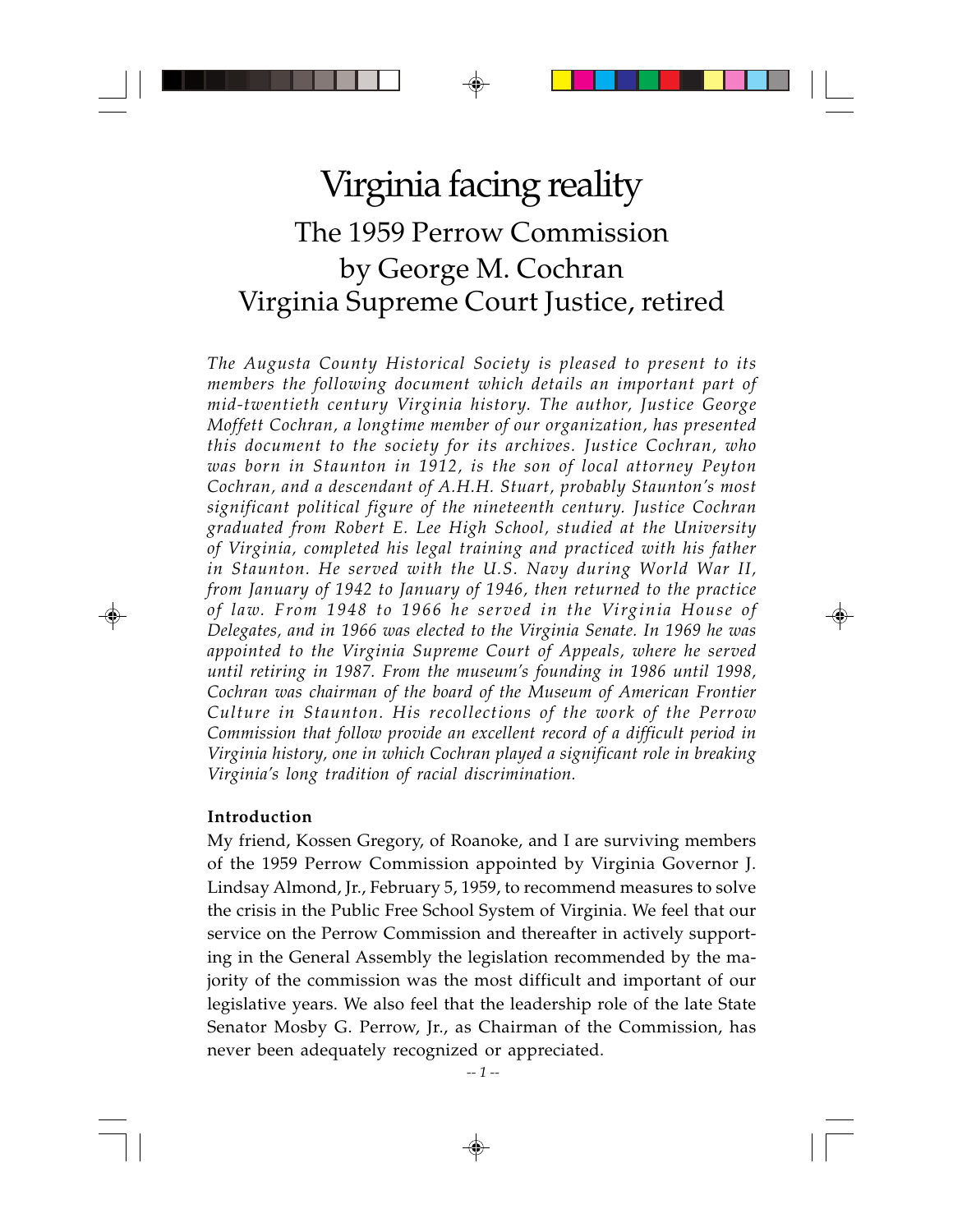I am using the Report of the Commission dated March 31, 1959, Concurring Statements, Dissenting Report, various newspaper clippings, especially from *The Roanoke Times,* and the fading memories of Kossen Gregory and myself to give a reasonably accurate general description of the five-year period (1954-1959) that we believe was the most difficult for Virginia in the twentieth century. I have also had the benefit of discussion that Kossen Gregory has had with Melville Carrico, now retired, then an active political reporter for *The Roanoke Times,* who covered the report of the Perrow Commission and the 1959 Special Session of the General Assembly that acted on the legislation recommended by the commission.

#### **Necessity for Appointment of Commission**

The Supreme Court of the United States, on May 17, 1954, in *Brown v Board of Education*, 347 US 483, struck down the state constitutional provisions and laws requiring racial separation of children in public schools. This decision, though unanimous, shocked the majority of the people of Virginia. I know of no member of the General Assembly of Virginia who ever voiced approval of the opinion. Some of us who began our legislative service in 1948 were veterans of World War II. We had introduced legislation providing for elimination of the Jim Crow laws and the Poll Tax as inappropriate restrictions on black citizens. Having recently served in a war that all Americans helped to win, we favored these concessions. We felt that voluntary action of this kind would promote racial harmony and might lead to greater cooperation between the races and less pressure to integrate the public schools at a later date. Whether this theory had any merit will never be known because the proposed legislation was never approved in Virginia.

Governor Thomas B. Stanley appointed in August 1954, a commission of thirty-two members of the Senate and House of Delegates, chaired by Senator Garland Gray, to consider the *Brown* case and to make such recommendations for Virginia as might be appropriate. Chief counsel for the commission was David J. Mays, a distinguished lawyer. The commission reported to the governor in November 1955, recommending a plan of pupil assignment that may not have been approved by the Federal courts, and a tuition grant program to assist students wishing to attend private (segregated) schools. The tuition grant proposal required amendment to the Virginia Constitu-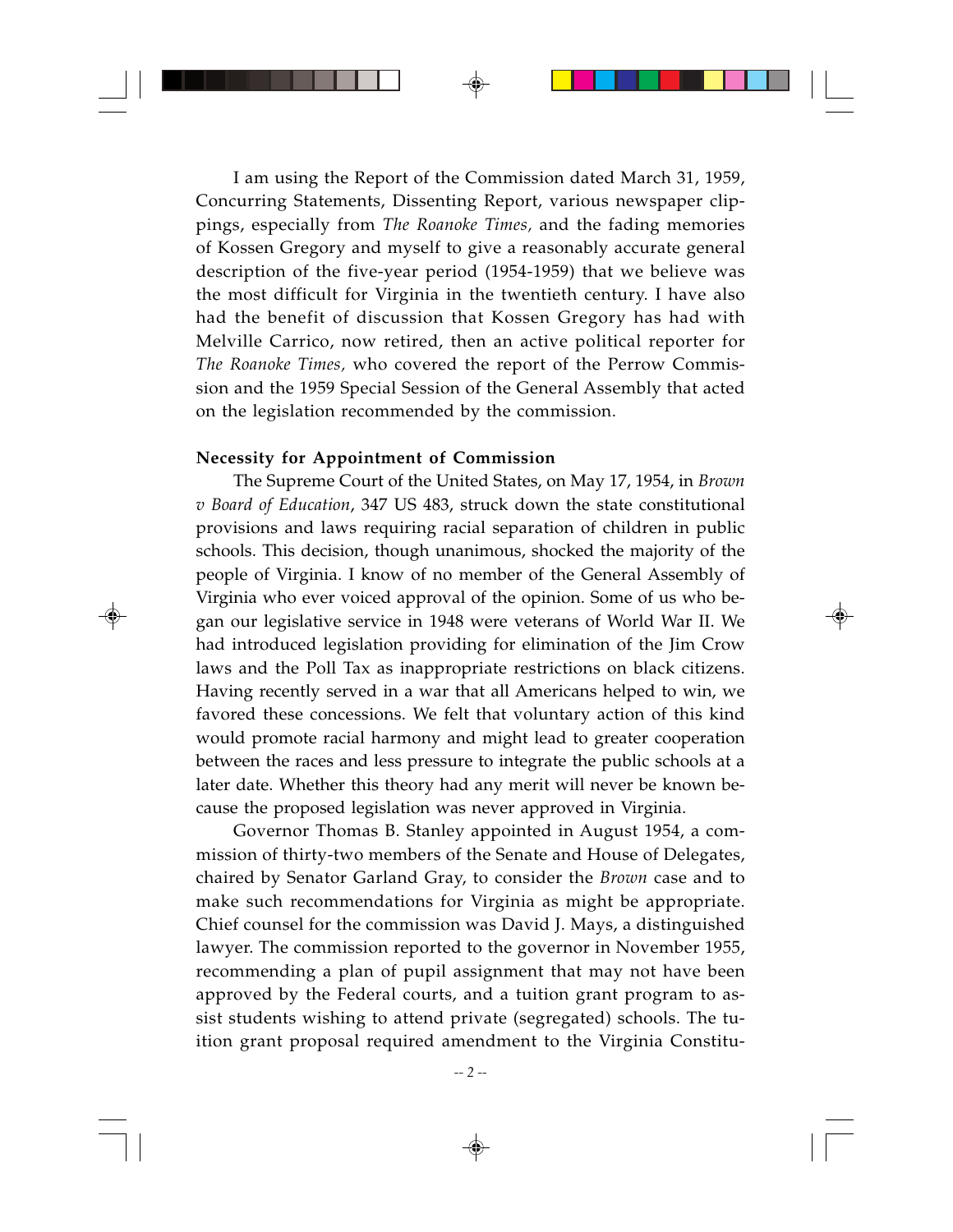

*Virginia State Senator Mosby G. Perrow, Jr.*

tion and this was promptly accomplished. The amendment was approved by the General Assembly and then by the voters of Virginia in a special election.

I had an opportunity to discuss briefly with David Mays the recommendations of the Gray Commission. They were, he said, the absolute maximum that could be drawn from *Brown*. He had informally reported this to Senator Harry F. Byrd, Sr., in Washington and the Senator had said that integration of the public schools could not be permitted to happen but he could offer no reasonable alternative.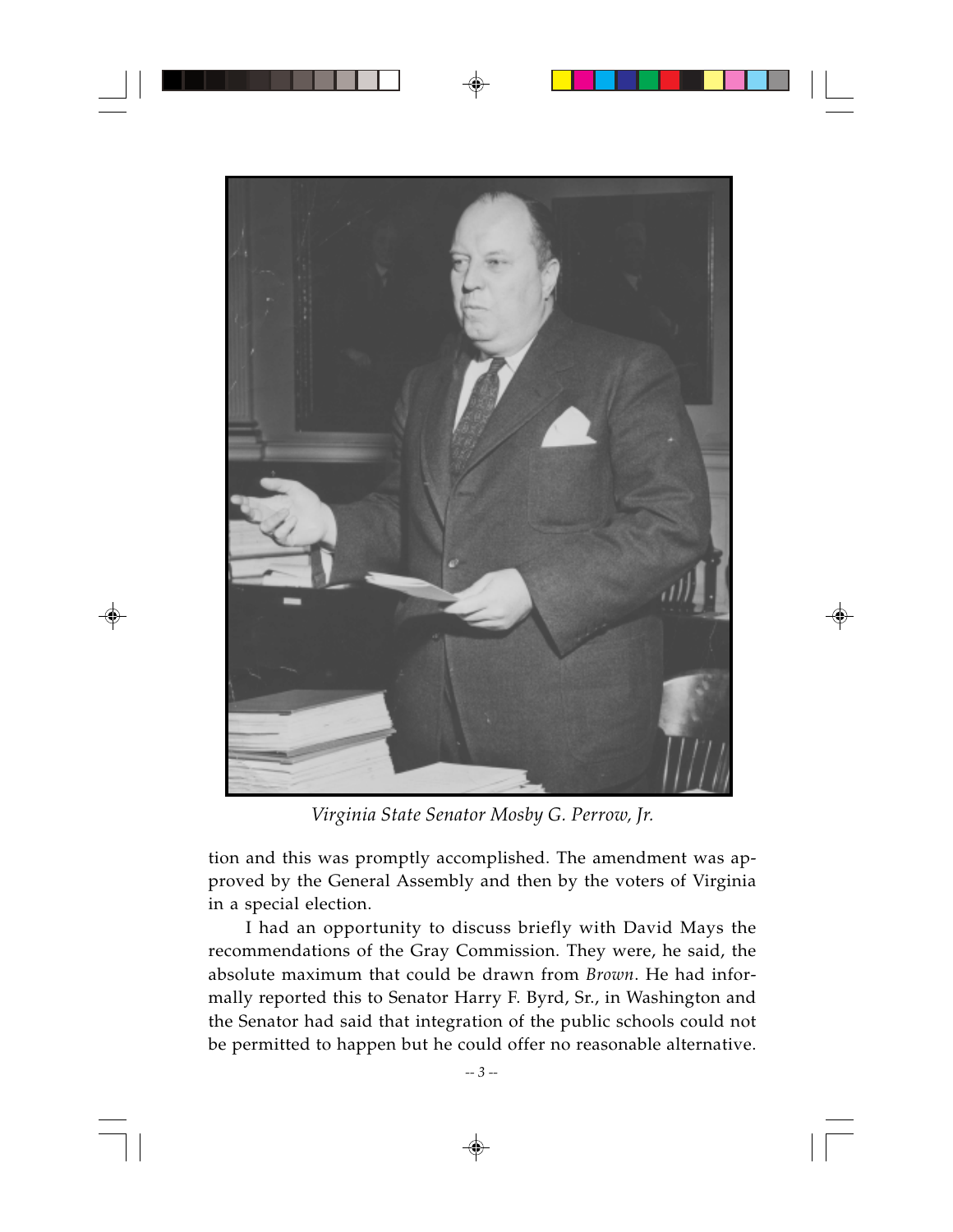The term ''massive resistance,'' refusal to permit any integration, was attributed to Senator Byrd and with such influential support it became a rallying cry for thousands of people throughout the South. The intellectual leader of this movement, or lack of movement, was James J. Kilpatrick, the fiery editor of *The Richmond News Leader,* who began to write powerful editorials espousing the doctrine of "interposition," under which a state would interpose its sovereignty against the tyranny of the national government. The General Assembly of Virginia approved a resolution expressing this principle. Some doubtful members felt that this revival of John C. Calhoun's old theory that appeared to have been defeated by the Civil War could be no more successful at this later date.

The Gray Commission had recommended a pupil assignment plan designed to continue for the most part racial segregation in the public schools and a tuition grant program for those unwilling to send their children to integrated schools. When it became clear that no one could guarantee that there would be absolutely no school integration under the Gray Commission plan, sentiment quickly changed in the attitude of the political leaders of Virginia. Governor Stanley, who had been a business executive and not a lawyer, declined to approve the Gray Commission report. Senator Garland Gray, Chairman of the Commission, repudiated its recommendations, followed by other commission members. The commission had been heavily weighted in favor of the Southside areas where the black population was larger than elsewhere in the state. Those who rejected the recommendations made after more than a year of deliberating became some of the most fervent leaders of the "massive resistance" movement.

In Washington, D. C., the "massive resistance" theme appeared to be strongly promoted by Senator Harry F. Byrd, Sr., Congressman and former Governor William M. Tuck, and Congressman Watkins F. Abbitt. In Richmond, the strongest voices were those of Attorney General J. Lindsay Almond, Jr. and Senator Mills F. Godwin.

In 1956 legislation was approved in Special Session that would close any public school integrated by Federal order. The following year, the Attorney General, J. Lindsay Almond, Jr., announced that he would run for governor. This announcement took at least one prospective candidate by surprise. Senator Garland Gray, a successful business executive and a long-time leader of the conservative bloc

*-- 4 --*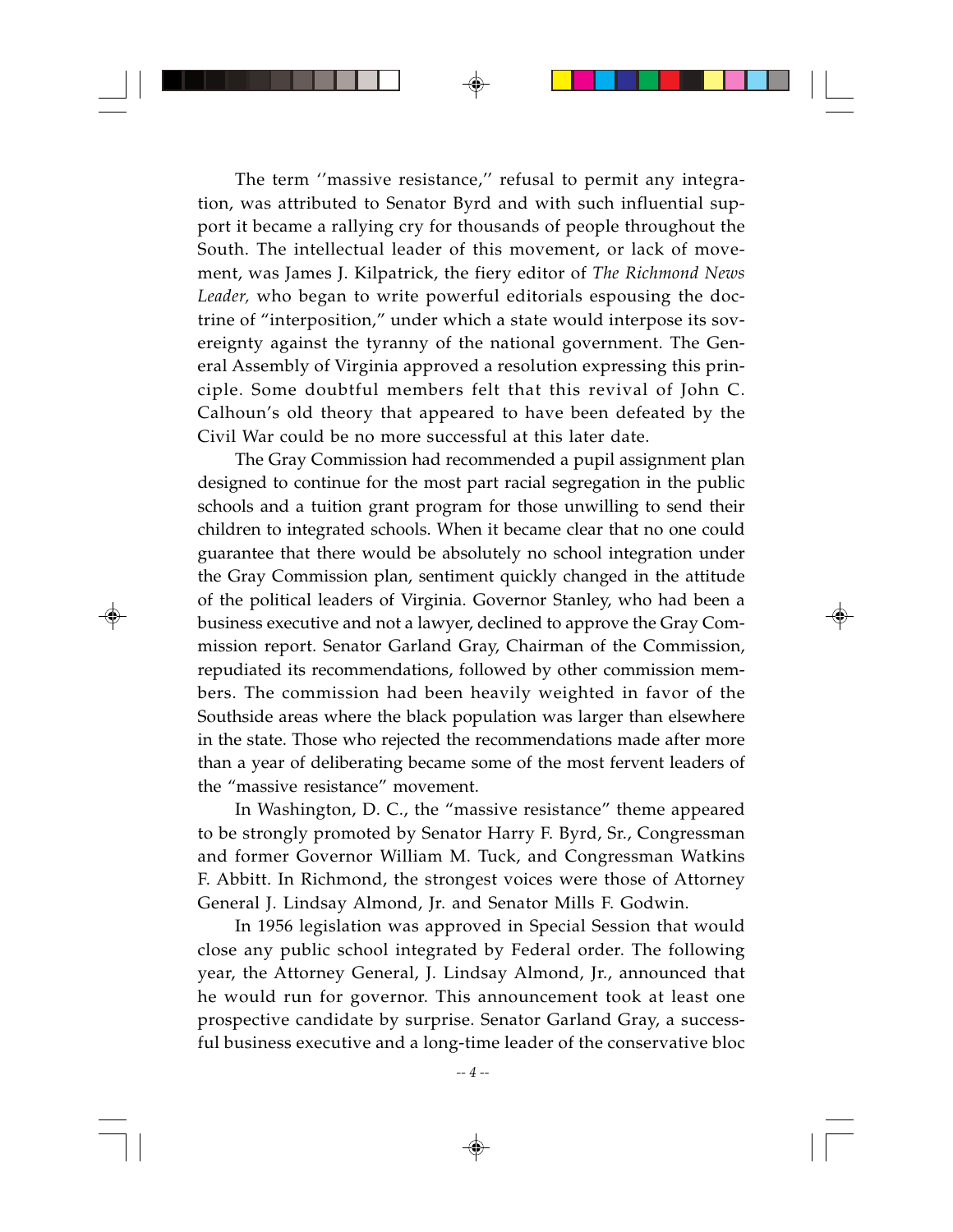of the Senate, had wanted to be governor. He was close to Senator Byrd, Sr., but he had not acted fast enough. Many people had committed themselves to Almond.

I remember receiving a call from J. Randolph "Bunny" Tucker, Jr., an able member of the Richmond delegation in the House of Delegates. He was soliciting support for Almond. "He is a good lawyer," said "Bunny," "and smart enough to know that if the 'massive resistance' laws are invalidated some integration will follow." I agreed to support him. Not long afterward, Senator Gray's son-in-law, Thomas Tullidge of Staunton, called on me to sound me out on Gray's prospects if he ran for governor. Since Senator Gray had headed the commission which made a recommendation of pupil assignment and tuition grants and then repudiated the recommendation, I suggested that Gray's indecision would be hard to explain or overcome.

Lindsay Almond went on to win the governorship, beating Senator Ted Dalton, the Republican candidate who had almost defeated Governor Stanley four years earlier. Dalton proposed local pupil assignment and Almond, a fire-eating Southern Fourth of July orator, overwhelmed him with "massive resistance" purple prose.

The year 1958 opened with Lindsay Almond as governor and former Senator Albertis S. Harrison, Jr., as attorney general. The governor gave a typically militant message to the regular session of the General Assembly. He had included in the Appropriation Act an appropriation of \$3,000,000 or a sum sufficient to pay tuition grants of \$250 per year for each student withdrawing from the public school system to go to a private school. The new attorney general began a series of uphill fights in the Federal courts to sustain the "massive resistance" laws. He later told me that it was a sad experience for a lawyer to enter a Federal court knowing he was almost certain to lose.

In September 1958, my wife and I were in Rome on our first trip to Europe, scheduled to feature in Paris the dedication of a plaque in memory of Woodrow Wilson given by the people of Virginia to the people of France. We passed a newsstand and saw, to our amazement, a copy of *Time Magazine* with Lindsay Almond's face adorning the front page. There he was, in full battle mode, white hair scattered over his face, holding the line on "massive resistance."

The "massive resistance" laws came under attack in the fall of 1958 in the Federal courts when six public schools in Norfolk, two in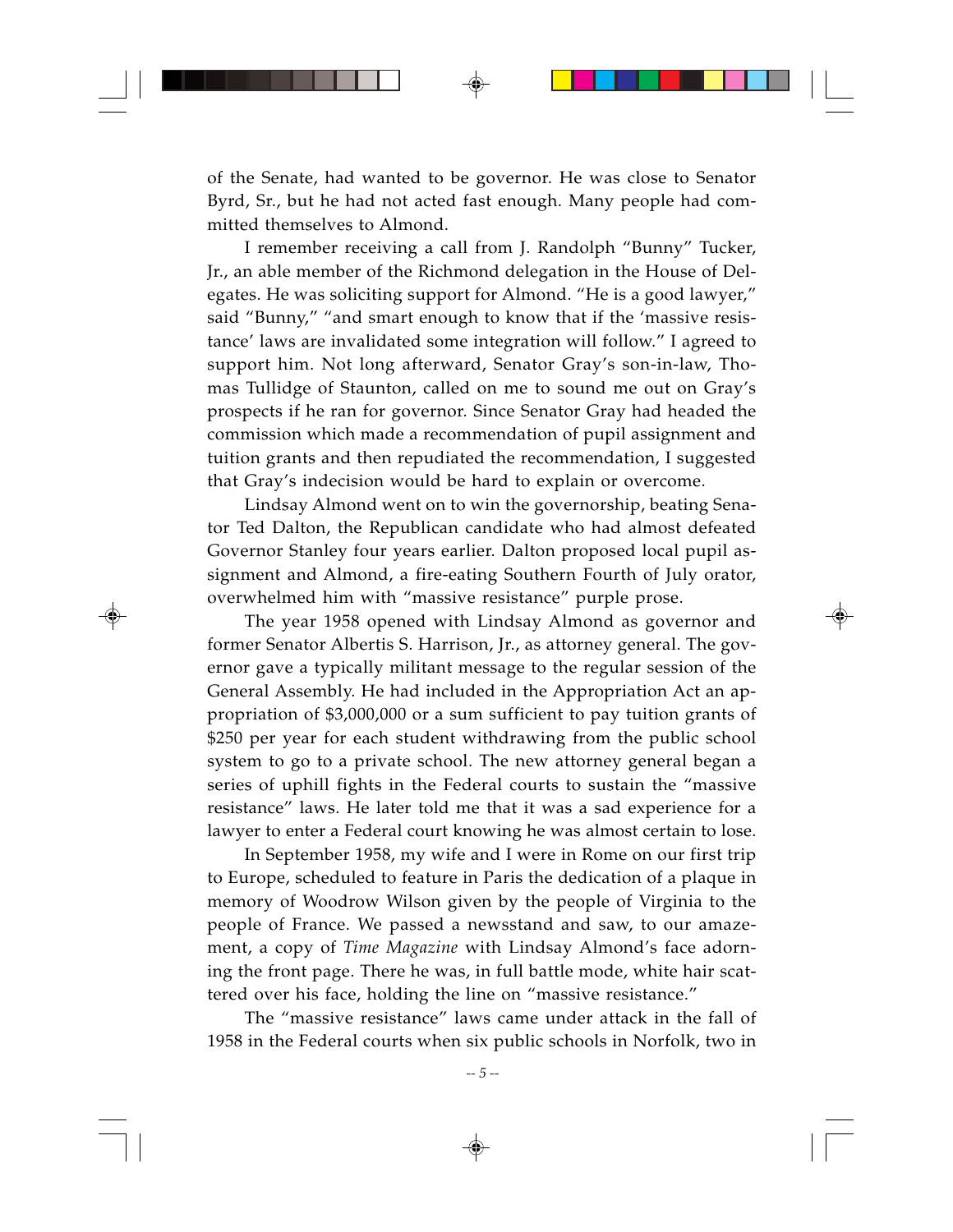Charlottesville, and one in Warren County, were closed under Virginia law because they were ordered integrated by Federal courts. A three-Judge Federal Special Court heard Norfolk petitions objecting to the school closing. In the meantime, a petition was filed by the Attorney General of Virginia against the State Comptroller requesting entry of a writ of mandamus after determining the validity of several "massive resistance" laws. Decisions in both cases were announced on the same date, the Federal decision after the State one.

The Supreme Court of Appeals of Virginia (now The Supreme Court of Virginia) decided, on a 5 to 2 vote, that the writ of mandamus be denied. The majority opinion written by Chief Justice Eggleston, held that Section 141 of the Virginia Constitution, invalidated by *Brown v Board of Education*, was independent of Section 129 requiring the Virginia to maintain an efficient system of public free schools throughout the state. Thus the laws under consideration violated Section 129 "in that they remove from the public school system any schools in which pupils of the two races are mixed, and make no provision for their support and maintenance as a part of the system." The court, however, found no constitutional objection to the prescribed provisions for making tuition grants and left this to the discretion of the General Assembly. *Harrison v Day*, 200 VA. 439 (1959). On the same date, January 19, 1959, the Federal Special Court decided that the Virginia school-closing law violated petitioners' rights under the United States Constitution.

Governor Almond's initial reaction to the unfavorable court decisions was to make an appeal by radio and television to Virginians to stand firm with him because "we've only begun to fight." A few days later he called the General Assembly into Special Session to consider the crisis. This would be the third Special Session called within three years. In addressing the Special Session the Governor was more realistic in his more thoughtful consideration of the court decisions. He acknowledged that he was now powerless to block the entry of some Negro students into some Virginia schools the next week. This admission enraged diehard segregationists who preferred for him to lock the schools or surround them with state police. I remember one Southside Delegate on the floor of the House calling the Governor a "traitor" to Virginia for his capitulation. This eloquence enabled him to run successfully for the Senate where he served for many years.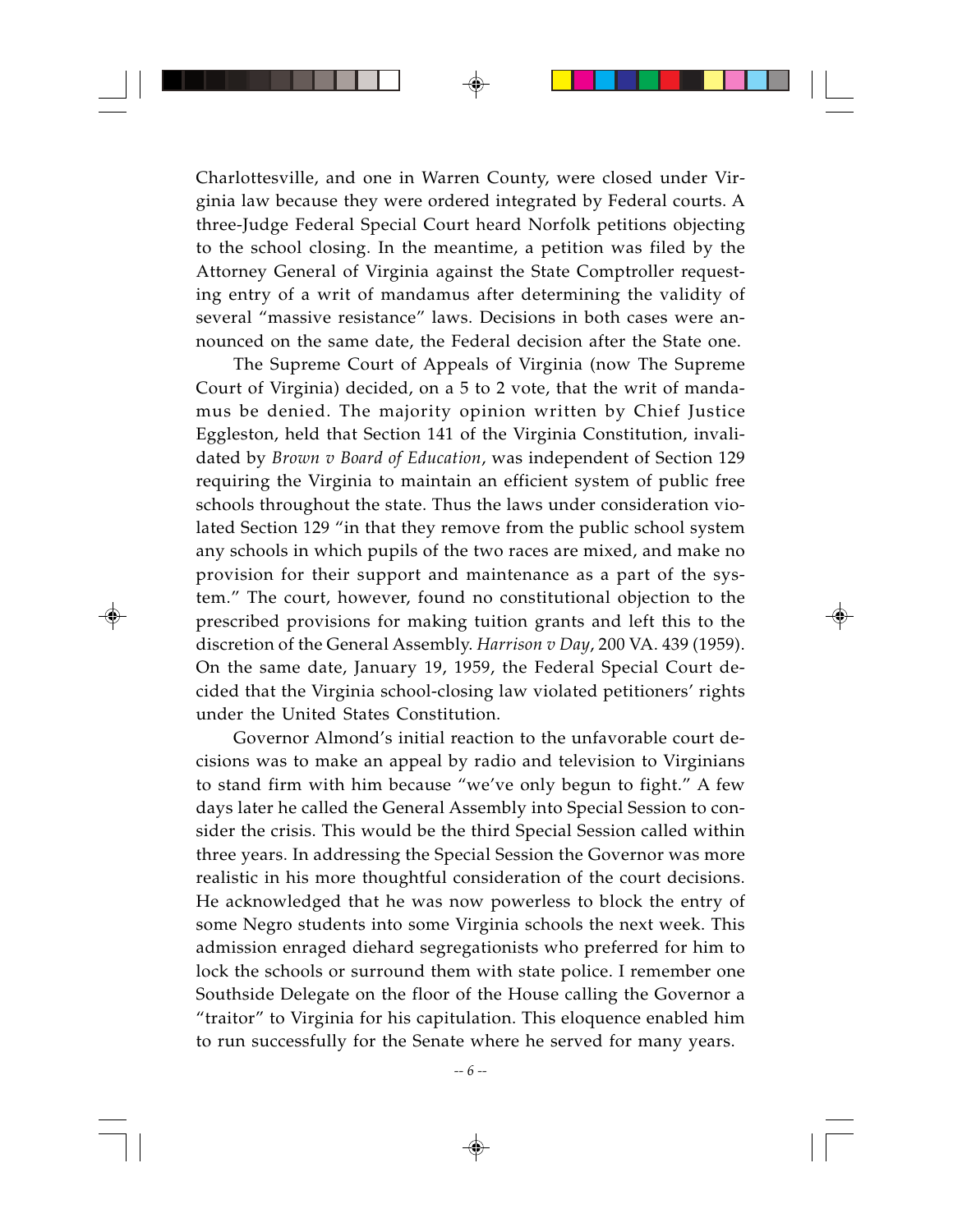The governor proposed three stopgap measures that were duly approved. One repealed the mandatory schools attendance law. Another activated the tuition grant program by approving grants of \$250 each and appropriating \$3,000,000 or a sum sufficient to finance the grants. The third provided more severe penalties for making false reports of bombs in public buildings.

The governor announced that he would appoint a commission of members of the General Assembly to study the public school problem and make recommendations. On February 5, 1959, he appointed such a commission to be headed by State Senator Mosby G. Perrow, Jr., Chairman, to make recommendations to him by March 31, 1959. Four members were appointed for each of the ten Congressional districts in the state as shown below. An executive committee, consisting of one member from each Congressional district, was appointed as follows: Delegates Davis, Roberts, Pollard, Moore, and Cochran, and Senators Fitzpatrick, Godwin, Hagood, Button, and Fenwick.

An able lawyer and former member of the House of Delegates, W. R. Broaddus, Jr., of Martinsville, was named Counsel to the Commission. He was assisted by C. F. Hicks, Walter E. Rogers, and Henry T. Wickham.

### MEMBERS OF THE COMMISSION

MOSBY G. PERROW, JR., *Chairman* HARRY B. DAVIS, *Vice-Chairman* First Congressional District HOWARD H. ADAMS HARRY B. DAVIS RUSSELL M. CARNEAL W. MARVIN MINTER Second Congressional District EDWARD L. BREEDEN, JR. WILLARD J. MOODY W. T. LEARY JAMES W. ROBERTS Third Congressional District FITZGERALD BEMISS EDWARD E. WILLEY FRED G. POLLARD JOSEPH J. WILLIAMS, JR. Fourth Congressional District **JOHN H. DANIEL GARLAND GRAY** MILLS E. GODWIN, JR. JOSEPH C. HUTCHESON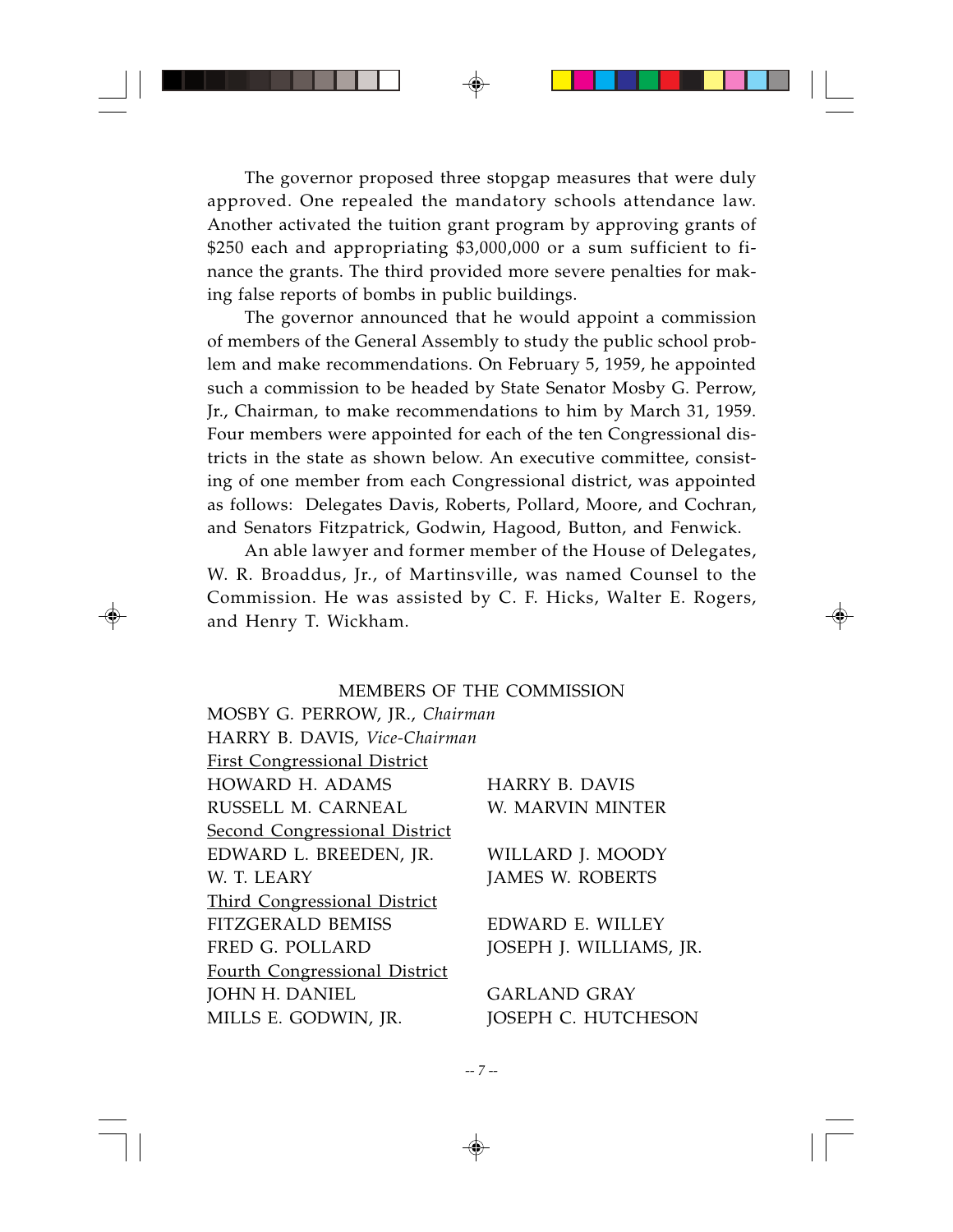Fifth Congressional District J.D. HAGOOD C. STUART WHEATLEY, JR. S. FLOYD LANDRETH HUNT M. WHITEHEAD Sixth Congressional District EARL A. FITZPATRICK MOSBY G. PERROW, JR. KOSSEN GREGORY **H. RAY WEBBER** Seventh Congressional District CURRY CARTER LAWRENCE H. HOOVER GEORGE M. COCHRAN ROBERT WHITEHEAD Eighth Congressional District ROBERT Y. BUTTON EDWARD O. McCUE, JR. ROBERT R. GWATHMEY, III W. TAYLOE MURPHY Ninth Congressional District M. M. LONG VERNON C. SMITH GARNETT S. MOORE HARRY C. STUART Tenth Congressional District JOHN A*.* K. DONOVAN C. HARRISON MANN, JR. CHARLES R. FENWICK JAMES M. THOMSON

After extensive hearings and discussions, a majority report was signed by thirty-one of the forty members of the commission. This report recommended a bill to require the State Board of Education to adopt rules and regulations for the use of local school boards in making initial placement of pupils in the public schools, and creating a State Placement Board of Appeals to review the placement of pupils, with appeals to the State courts. The report further recommended a bill to provide for "local option" in dealing with compulsory attendance and a bill to provide for each child a minimum scholarship (tuition grant) of \$250. Drafts of bills to carry out the recommendations were included in an appendix. The report further recommended repeal of various sections of the Code.

Several qualifying or explanatory statements were filed by members of the majority. A dissenting report was filed by Godwin, Wheatley, Thomson, Hagood, Hutcheson, Carneal, Daniel, McCue, and Gray. This recommended removal of the mandatory provisions of the Virginia Constitution requiring the establishment and maintenance of an efficient free public school system throughout Virginia in order to continue "massive resistance." Some of us in the majority believed that

*-- 8 --*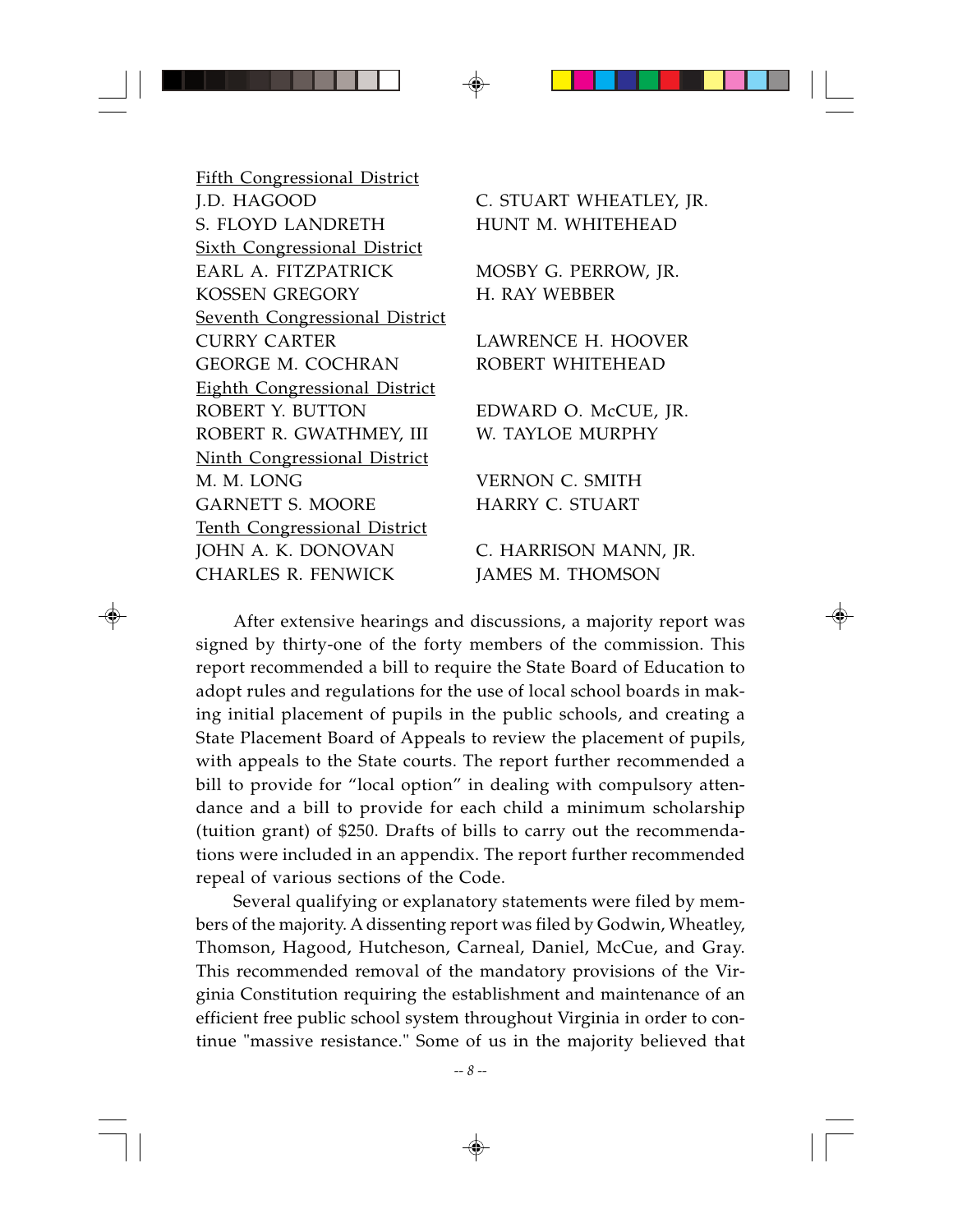many dissenters knew the majority position was correct but voted against it for political protection in re-election campaigns.

On March 31, 1959, the Special Session of the General Assembly, in recess since February 2, 1959, reconvened to act on the Report of the Commission on Education (the Perrow Commission) filed that day with the governor. The atmosphere in the Capitol was tense. Many of us who were preparing to sponsor or support the legislation proposed in the majority report did not underestimate the difficulties. We firmly believed, however, that this was the most important session of the General Assembly since Reconstruction days after the Civil War. And several of us, brought by the governor from relative obscurity during the depths of "massive resistance" to active participation in the effort to face reality welcomed the opportunity to make an affirmative impact. Thus, Kossen Gregory felt that a short affirmative slogan would be helpful in promoting the Perrow Commission program. He proposed calling it the "Freedom of Choice" plan and this happy upbeat label was enthusiastically adopted as the motto for the crucial contest.

Although the Governor strongly backed it, passage of the legislative package recommended by the Perrow Commission was far from certain. The dissenters, who preferred to continue "massive resistance," had substantial support in the Senate and House. Composition of committees was important. In both bodies, massive resisters in substantial numbers were members of key committees. Moreover, in the Senate of forty members two, counted on to support the Perrow legislation, were absent. One, Stuart B. Carter, of Botetourt, was in Richmond but ill. The other, Robert Baldwin, of Norfolk, was absent without explanation. Baldwin was a man of courtly appearance and manners, popular in Norfolk, re-elected without effort, and admired in the General Assembly in Senate and House. Upon inquiry I was told that the Senator had gone to visit his daughter who was living in Italy. Later, it was suggested that he might be suffering from cancer and did not have long to live. This rumor was subsequently found to be incorrect. A sad ending to a political career; he failed to report for duty when it counted most.

Mosby Perrow took charge of the campaign in the Senate to pass the legislative program recommended by the Perrow Commission. He was assisted by Senator Fenwick and the other Senators who

*-- 9 --*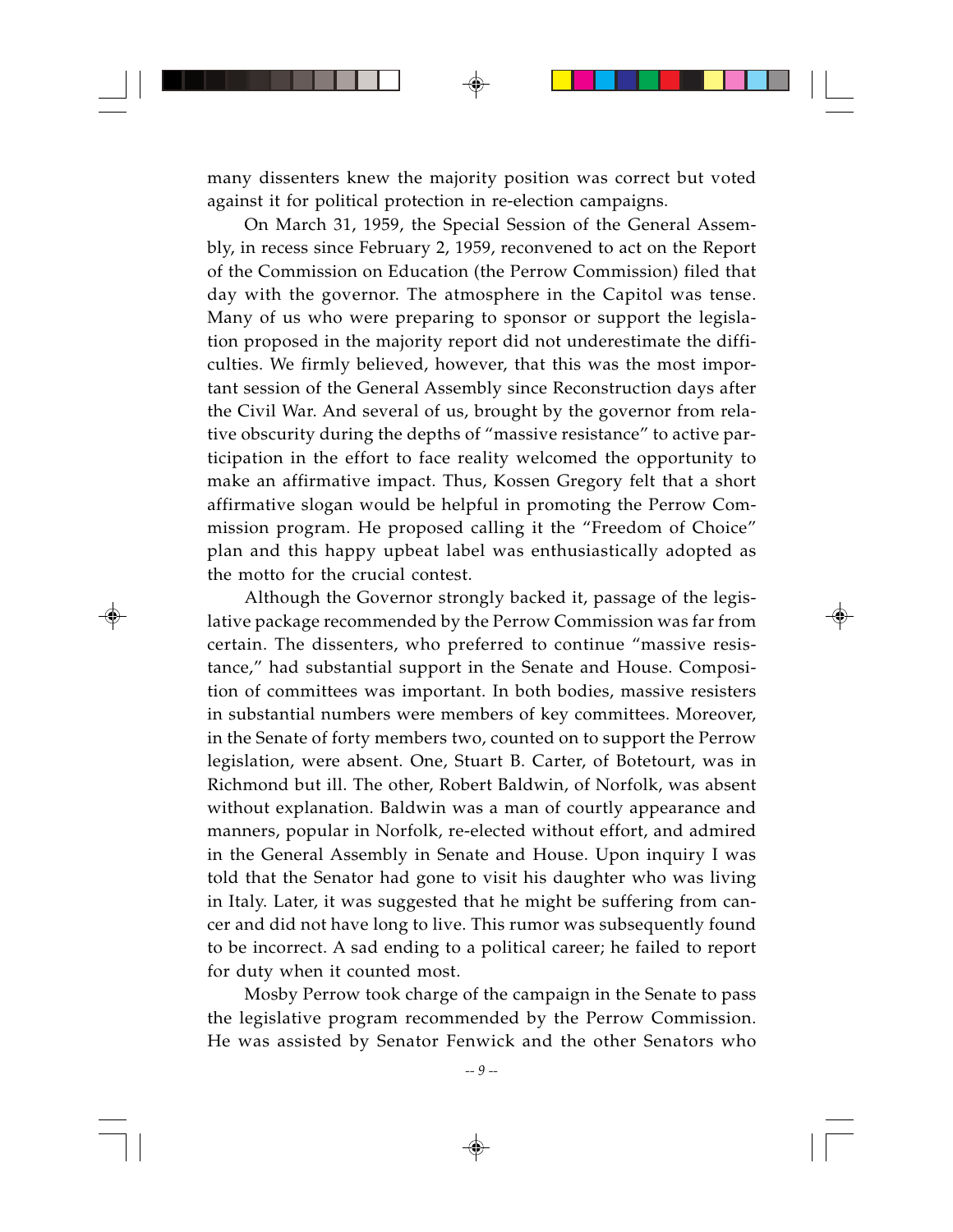served on the commission, including Senator Edward L. Breeden, Jr. of Norfolk, a master of parliamentary procedure. The opposition was led by Senator Godwin, assisted by Senator Gray and other dissenters. The commanding figure of Mills Godwin, however, was the magnet that attracted the defiant support of the "massive resisters" in and out of the General Assembly.

On the House side, Harry B. Davis, Vice-Chairman of the Commission and Chairman of the House Education Committee, led, assisted by Pollard, Gregory, Cochran, and others from the Perrow Commission. C. Stuart Wheatley, a Danville lawyer and a dissenter on the Perrow Commission, led the opposition, quietly supported by the Speaker of the House, E. Blackburn Moore.

Representatives from white citizens councils and other anti-integration groups made their wishes known for continued "massive resistance." It was a tense time. There was even a report, never verified, that a shot may have been fired at the governor as he walked from the Executive Mansion to the Capitol. But there had been a considerable change in public opinion, especially in the business community, since the "massive resistance" laws had been invalidated, in January 1959, by both Virginia and Federal courts.

The so-called anti-Perrow Commission bloc in the Special Session of the General Assembly filed a resolution calling for a constitutional amendment to rewrite Section 129 to free the General Assembly from having to appropriate funds for public schools. The bloc also expressed opposition to the pupil assignment bill proposed by the Perrow Commission and to passage of any kind of compulsory attendance law.

The key recommendation of the Perrow Commission was the pupil assignment plan and this, of course, was bitterly opposed by the dissenters and their allies in the Special Session. Duplicate bills, one filed in the Senate, the other in the House, were designed to enact the pupil assignment plan into law. The bills were referred to the Education Committees of Senate and House, respectively, for action.

A day or two before the House Education Committee was to vote on the legislation, Hunt Whitehead, a member of the Perrow Commission (he had filed a qualifying statement) and a member of the Education Committee, spoke to me in confidence. He knew the bill was in the best interests of Virginia, he said. But he was in an impossible po-

*-- 10 --*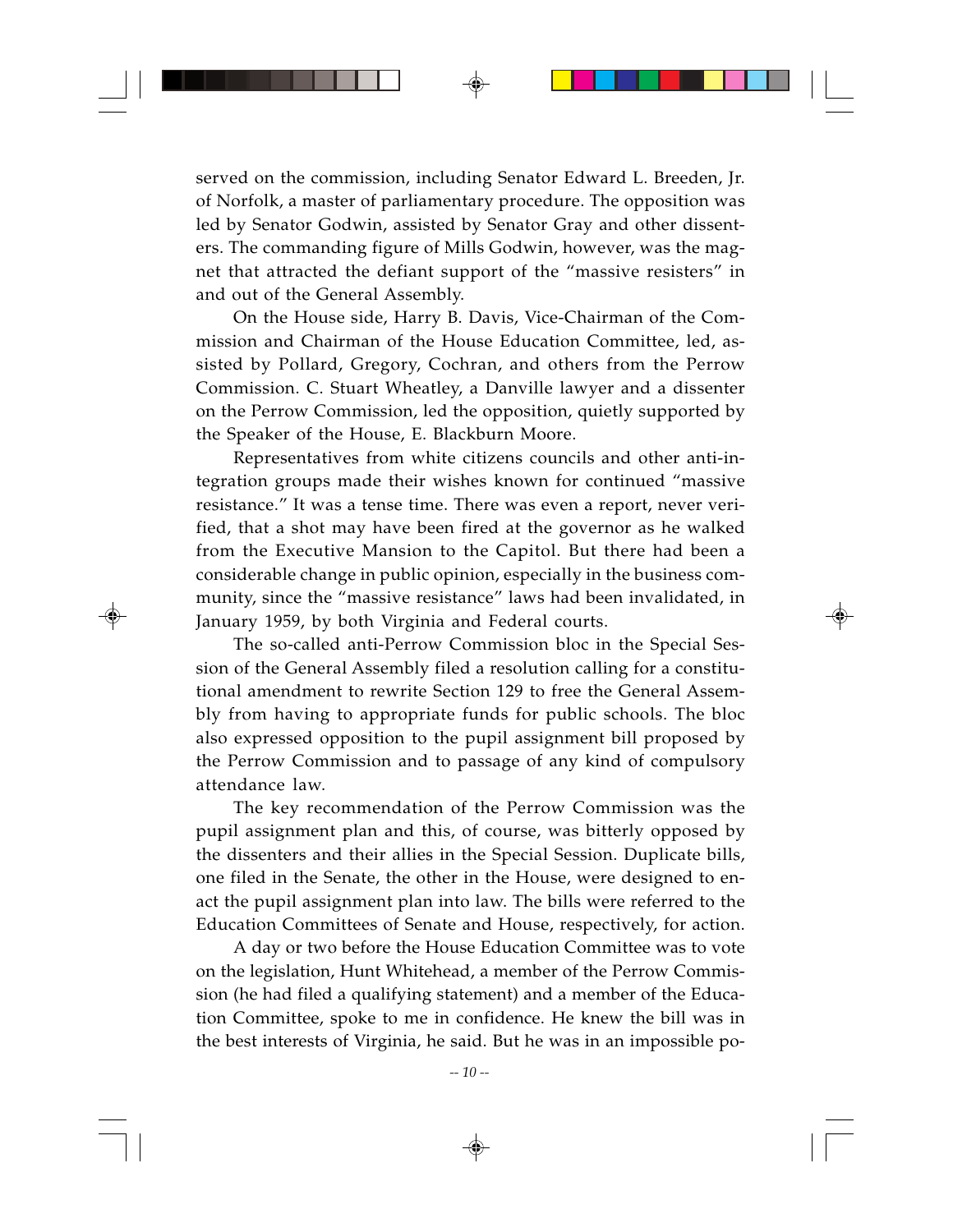litical situation. His people in Pittsylvania County were violently opposed to integration of the public schools. A man was standing on the street corner in Chatham waiting to see how he voted on the pupil assignment bill. If he voted for it he would never return to the General Assembly. Knowing how close the vote might be on the committee, I could only sympathize with Hunt and tell him to make the best decision he could under the circumstances. On April 13, 1959, the vote was taken in committee on my motion to approve. It passed by one vote, 9 to 8, and Hunt Whitehead cast the winning vote. As he had anticipated, he never was re-elected to the General Assembly. Without using his name I have often cited this as an example of political courage that was crucial but never rewarded. I am glad to record my eternal admiration for a statesman with the heart of a lion.

On the following day, April 14, the Senate Education Committee, after a public hearing, defeated on a voice vote the Senate pupil assignment bill. The next day, after four hours of debate, the House approved the House bill reported from the Education Committee 54 to 45, leading to final passage 54 to 46, which came without difficulty. This action brought the approved House bill to the Senate for final disposition. The problem was the anti-Perrow Commission majority on the Senate Education Committee. The parliamentary device used to permit a full vote on the pupil assignment bill was to resolve the Senate into a Committee of the Whole with Senator Breeden presiding. This was accomplished in dramatic fashion when Senator Stuart B. Carter was wheeled into the Senate chambers on a stretcher to cast the twentieth favorable vote. The total vote was 20 to 19 (Baldwin absent) with Senator Curry Carter, who had signed the majority report of the Perrow Commission, voting against the motion. Then, on April 20, on the same 20 to 19 vote the local pupil assignment bill was approved. Earlier on that date the House defeated the Wheatley resolution calling for amendment to the Virginia Constitution.

Various other noncontroversial legislation recommended by the Perrow Commission was duly approved, including, for instance, provision for reinstating compulsory attendance laws on a local option basis. Those of us who served on the Perrow Commission and helped put the program into law felt the satisfaction of having done something worthwhile for the Commonwealth. We felt that we had saved

*-- 11 --*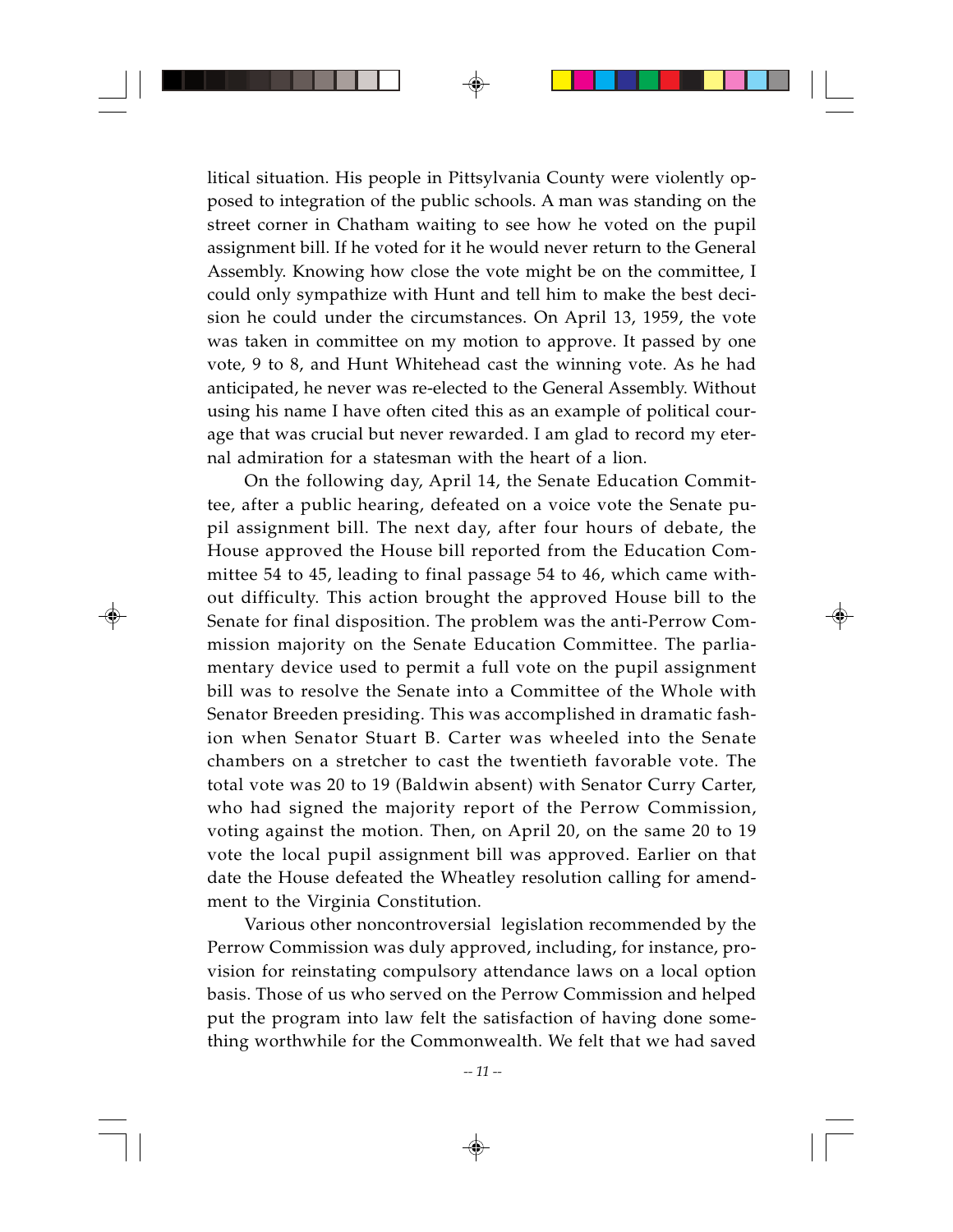the public school system of Virginia by a tiny margin. The "Freedom of Choice" plan had prevailed.

We were confident that continuation of the policy of ''massive resistance'' would have brought chaos to Virginia and would have permanently damaged the reputation of the state. We believed that the proposal to submit to the electorate a constitutional amendment to eliminate the requirement of funding for the public school system was only a delaying tactic. The majority of voters doubtless would have rejected the proposed amendment but the contest itself would have led to a continuation of bitter animosity.

Reckless, indeed, was the independent action of Prince Edward County in closing its public schools for five years, 1959-1964, by declining to appropriate local funds for public schools until a Federal court intervened. Only recently, fifty years after *Brown v Board of Education*, has official action been taken to recognize and provide some compensation for the pain and suffering caused to victims of the closings of public schools between 1954 and 1964. In the 2005 Session of the General Assembly *Brown v Board of Education Scholarship Program and Fund* was established (Code §30-231.1-10) to provide educational opportunities for persons who were unable to begin or continue their education because of public school closings in Norfolk, Charlottesville, Warren County, or Prince Edward County between 1954 and 1964. Of this fund of \$2,050,000, the sum of \$1,000,000 was contributed by a Virginia philanthropist. Scholarships are presently being awarded to qualified applicants.

We admired Mosby Perrow, a genial giant, a conservative Senator who generally would have been temperamentally close to the massive resisters but who was determined to save the public schools. He stayed in close association with the governor and planned the strategy for overcoming practical problems. Through his political skill and personality he converted a group of rugged individuals into an effective legislative team. His political fate followed that of other prophets--he was defeated in the 1963 election.

As for Governor Almond, after he decided to appoint the Perrow Commission, he never wavered in supporting the work of the commission. The days of purple oratory were over. He worked day and night to promote the legislative program recommended by the commission. I remember going to the governor's den on the second floor